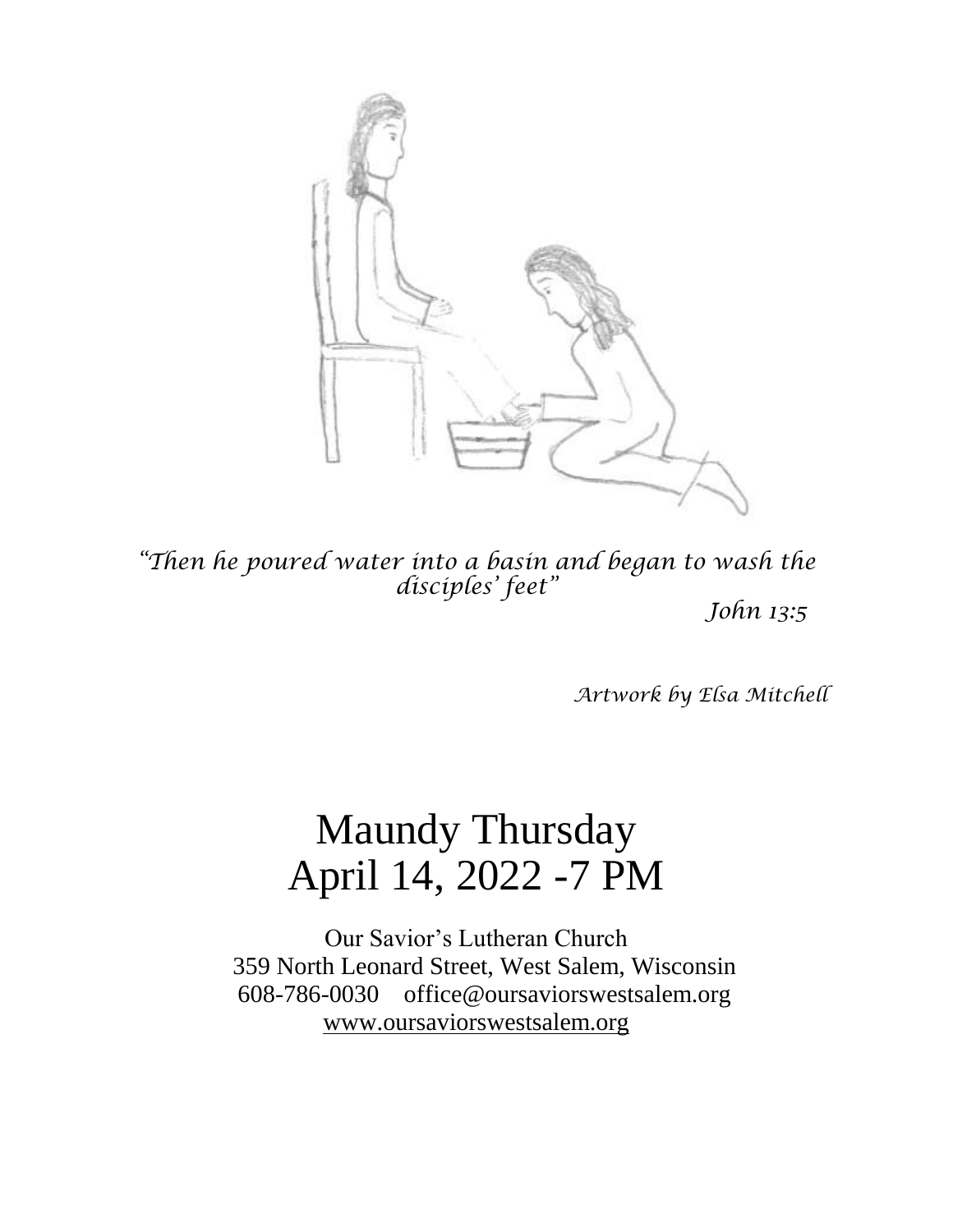# The Triduum

 With nightfall our Lenten observance comes to an end, and we gather with Christians around the world to begin the Three Days during which we participate once again in the saving power of Jesus' passing over from death to life.

 At the heart of the Maundy Thursday liturgy is Jesus' commandment to love one another. As Jesus washed the feet of his disciples, we are called to follow his example as we humbly care for one another, especially the poor and the unloved. At the Lord's Table we remember Jesus' sacrifice of his life, even as we are called to offer ourselves in love for the life of the world.

 Tonight's liturgy concludes with the stripping of the chancel and altar. This action symbolizes the transition from the celebration at the Lord's Table to the crucifixion and death of Jesus. The worship space is removed of the decorations and left bare, just as Jesus was left bare on the cross to die.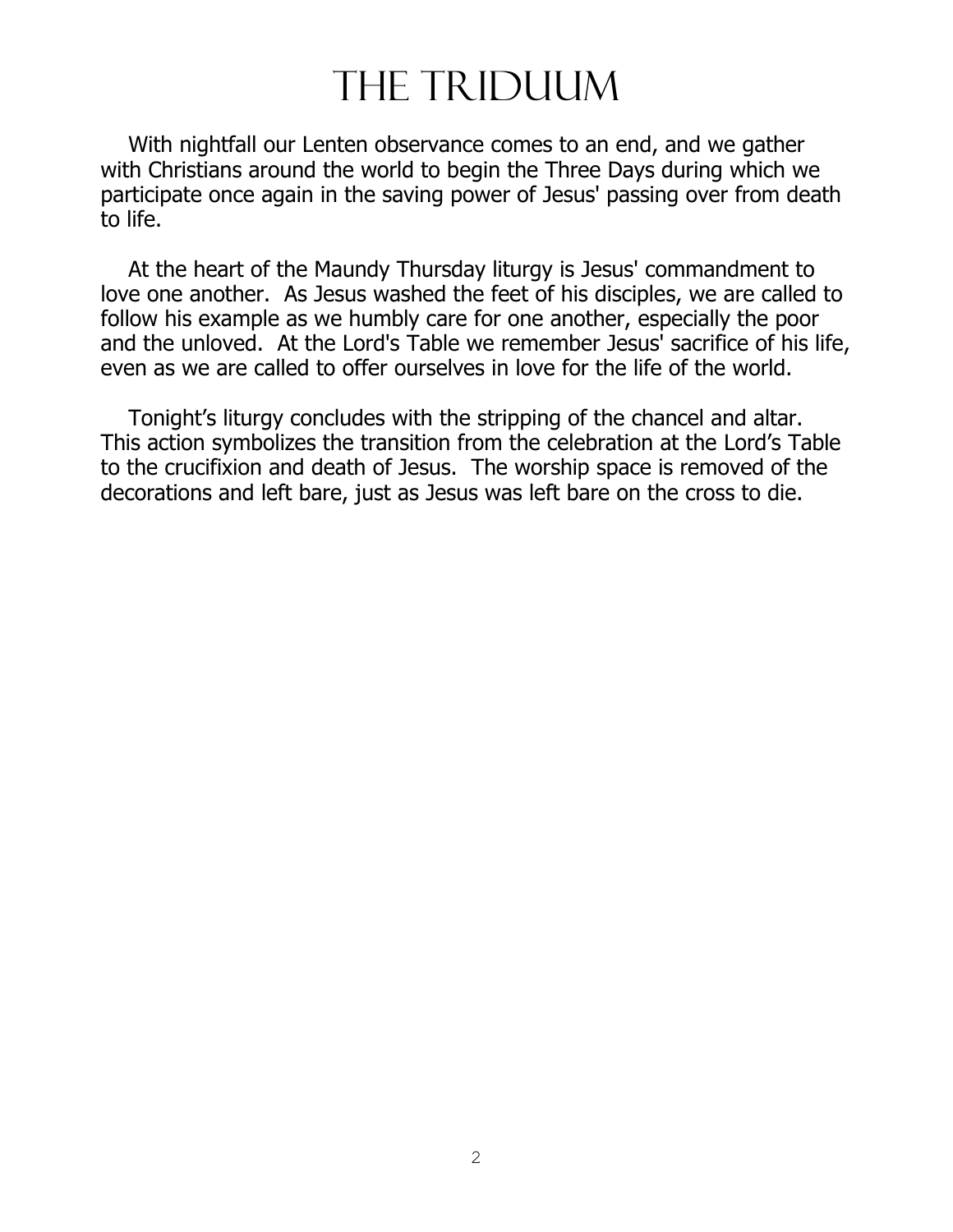# Maundy Thursday

(The congregation gathers in quiet meditation.)

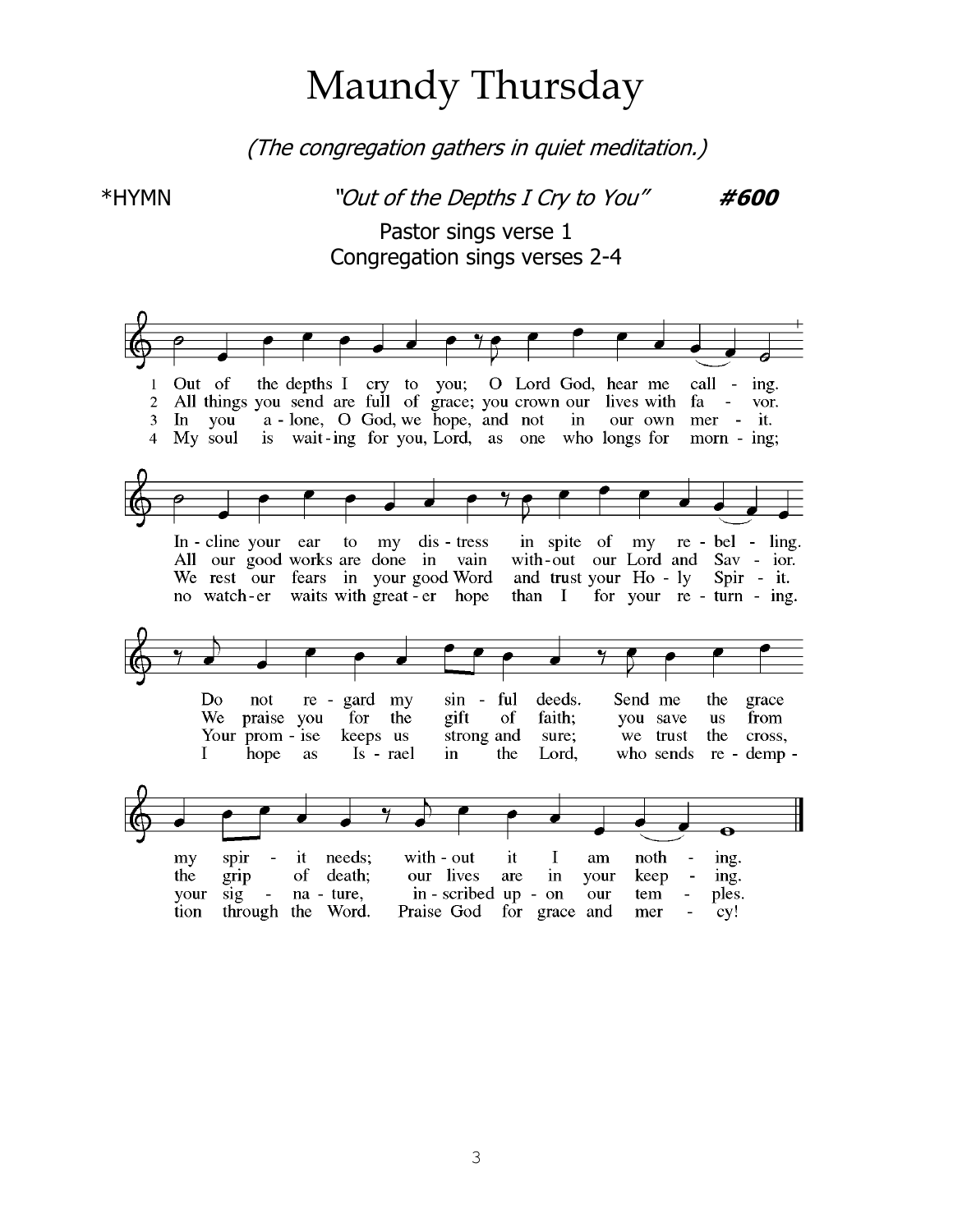\*READING Psalm 116:1-2, 12-19 (read responsively)

 $1$ I love the LORD, who has heard my voice, and listened to my supplication,

## 2 **for the LORD has given ear to me whenever I called.**

 $12$ How shall I repay the LORD for all the good things God has done for me?

## <sup>13</sup>**I will lift the cup of salvation and call on the name of the LORD.**

 $14$ I will fulfill my vows to the LORD in the presence of all God's people.

## <sup>15</sup>**Precious in your sight, O LORD, is the death of your servants.**

 $16$ O LORD, truly I am your servant; I am your servant, the child of your handmaid; you have freed me from my bonds.

### <sup>17</sup>**I will offer you the sacrifice of thanksgiving and call upon the name of the LORD.**

 $^{18}$ I will fulfill my vows to the LORD in the presence of all God's people,

## <sup>19</sup>**in the courts of the LORD's house, in the midst of you, O Jerusalem.**

SPECIAL MUSIC "When I Survey the Wondrous Cross" Handbell Trio

## \*CONFESSION AND FORGIVENESS

Friends in Christ, in this Lenten season we have heard our Lord's call to struggle against sin, death, and the devil--all that keeps us from loving God and each other. This is the struggle to which we were called at baptism.

Within the community of the church, God never wearies of forgiving sin and giving the peace of reconciliation. On this night let us confess our sin against God and our neighbor, and enter the celebration of the great Three Days reconciled with God and with one another.

Confession p. 258 *(in front of hymnal)* 

Most merciful God,

**we confess that we are captive to sin and cannot free ourselves. We have sinned against you in thought, word, and deed, by what we have done and by what we have left undone. We have not loved you with our whole heart; we have not loved our neighbors as ourselves. For the sake of your Son, Jesus Christ, have mercy on us. Forgive us, renew us, and lead us, so that we may delight in your will and walk in your ways, to the glory of your holy name. Amen.**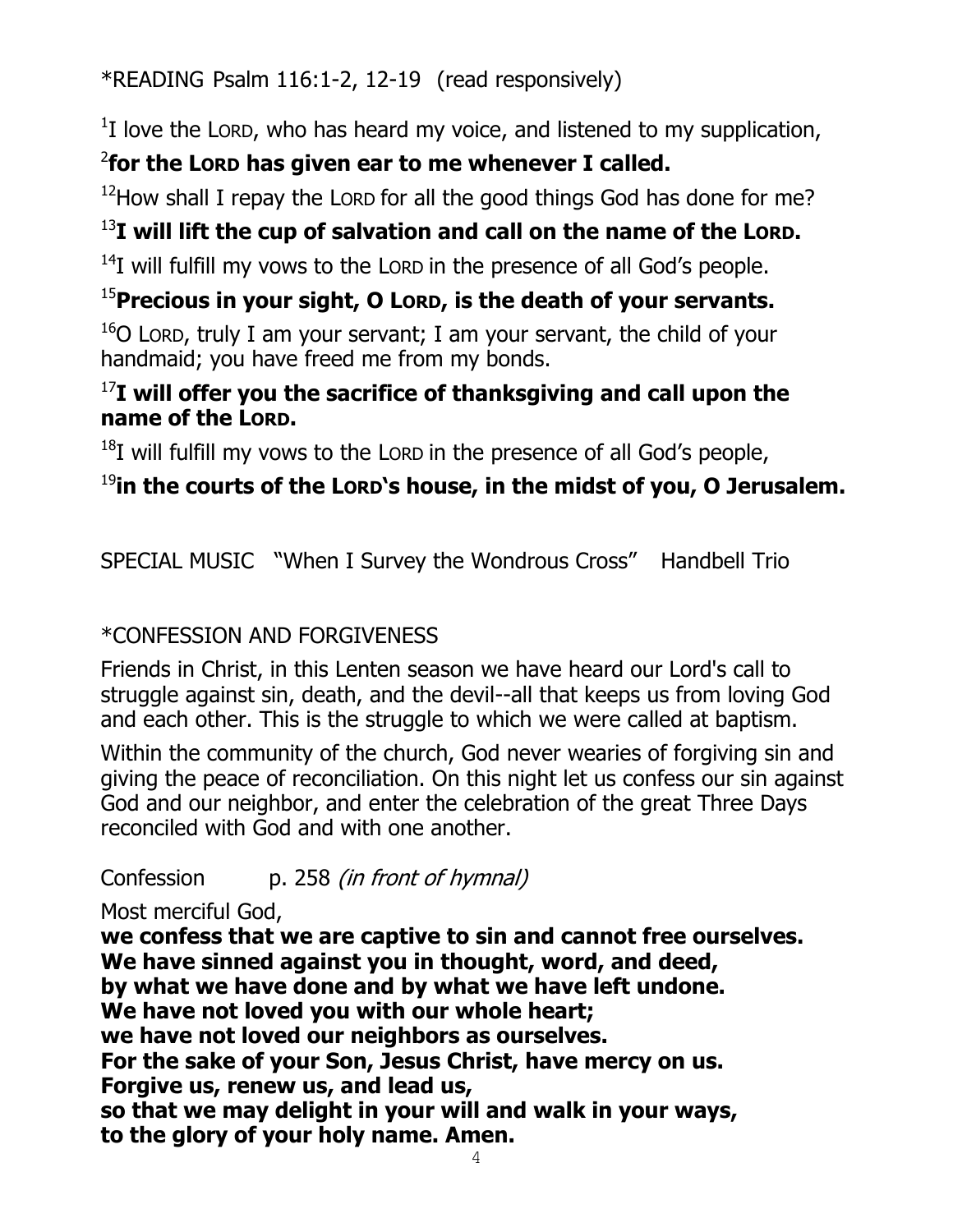Forgiveness p. 259 *(in front of hymnal)* 

God, who is rich in mercy, loved us even when we were dead in sin, and made us alive together with Christ. By grace you have been saved.

In the name of Jesus Christ, your sins are forgiven. Almighty God strengthen you with power through the Holy Spirit, that Christ may live in your hearts through faith. **Amen.**

You are invited to come forward to receive an individual word of forgiveness as a pastor lays hands on you. Please come as you are able.

#### \*GREETING

The grace of our Lord Jesus Christ, the love of God, and the communion of the Holy Spirit be with you all.

#### **And also with you.**

#### \*PRAYER OF THE DAY

Holy God, source of all love, on the night of his betrayal, Jesus gave us a new commandment, to love one another as he loves us. Write this commandment in our hearts, and give us the will to serve others as he was the servant of all, your Son, Jesus Christ, our Savior and Lord, who lives and reigns with you and the Holy Spirit, one God, now and forever. **Amen.**

#### \*READING: 1 Corinthians 11:23-26

 $^{23}$ For I received from the Lord what I also handed on to you, that the Lord Jesus on the night when he was betrayed took a loaf of bread,  $^{24}$  and when he had given thanks, he broke it and said, "This is my body that is for you. Do this in remembrance of me."  $^{25}$ In the same way he took the cup also, after supper, saying, "This cup is the new covenant in my blood. Do this, as often as you drink it, in remembrance of me."  $^{26}$  For as often as you eat this bread and drink the cup, you proclaim the Lord's death until he comes.

The Word of the Lord. **Thanks be to God.**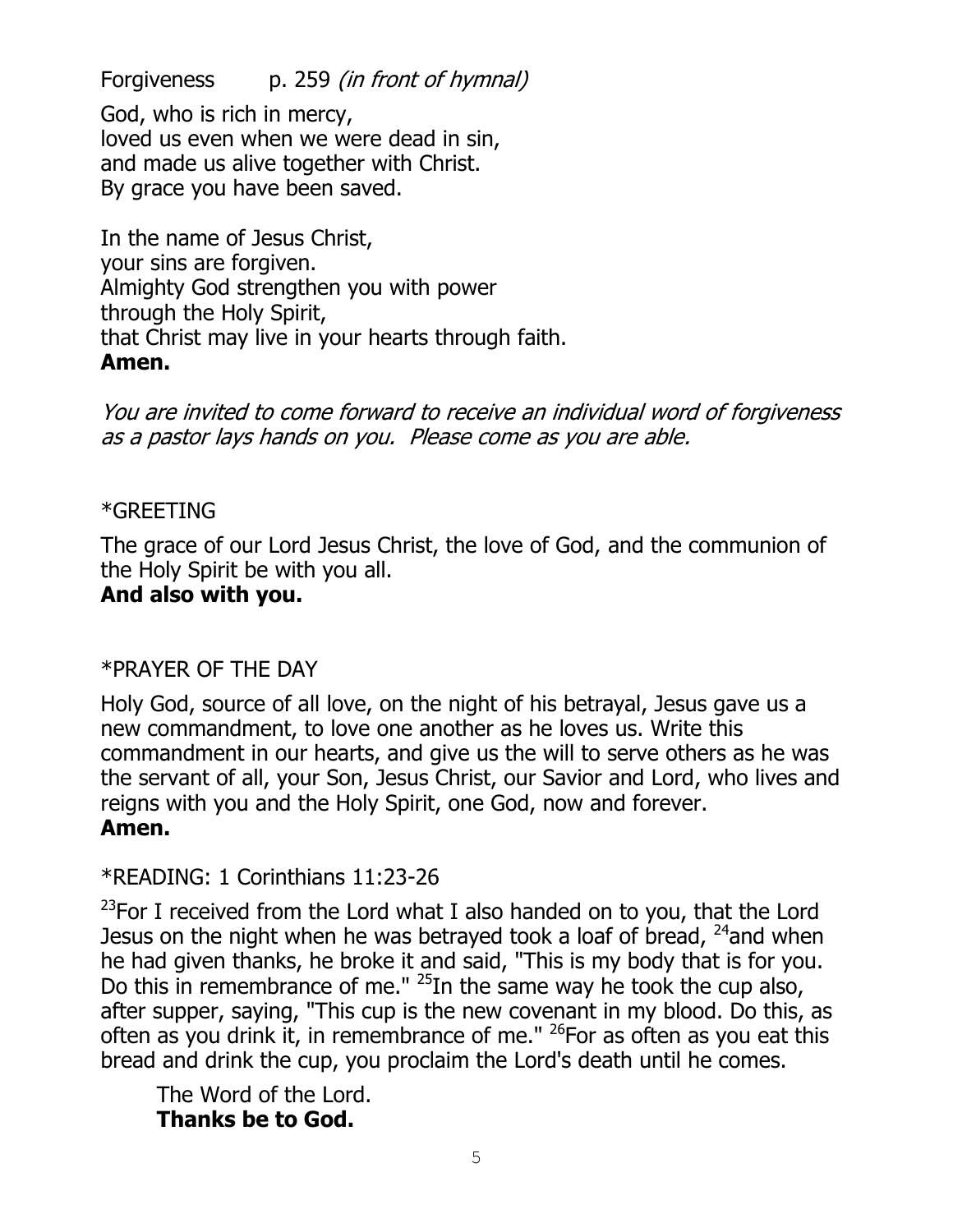**\***GOSPEL John 13:2b-5,12-15,34-25

The Gospel according to John. **Glory to you, O Lord.**

And during supper Jesus, knowing that the Father had given all things into his hands, and that he had come from God and was going to God, got up from the table, took off his outer robe, and tied a towel around himself. Then he poured water into a basin and began to wash the disciples' feet and to wipe them with the towel that was tied around him…After he had washed their feet, had put on his robe, and had returned to the table, he said to them, "Do you know what I have done to you? You call me Teacher and Lord—and you are right, for that is what I am. So if I, your Lord and Teacher, have washed your feet, you also ought to wash one another's feet. For I have set you an example, that you also should do as I have done to you…I give you a new commandment, that you love one another. Just as I have loved you, you also should love one another. By this everyone will know that you are my disciples, if you have love for one another."

The Gospel of the Lord. **Praise to you, O Christ.**



**SERMON**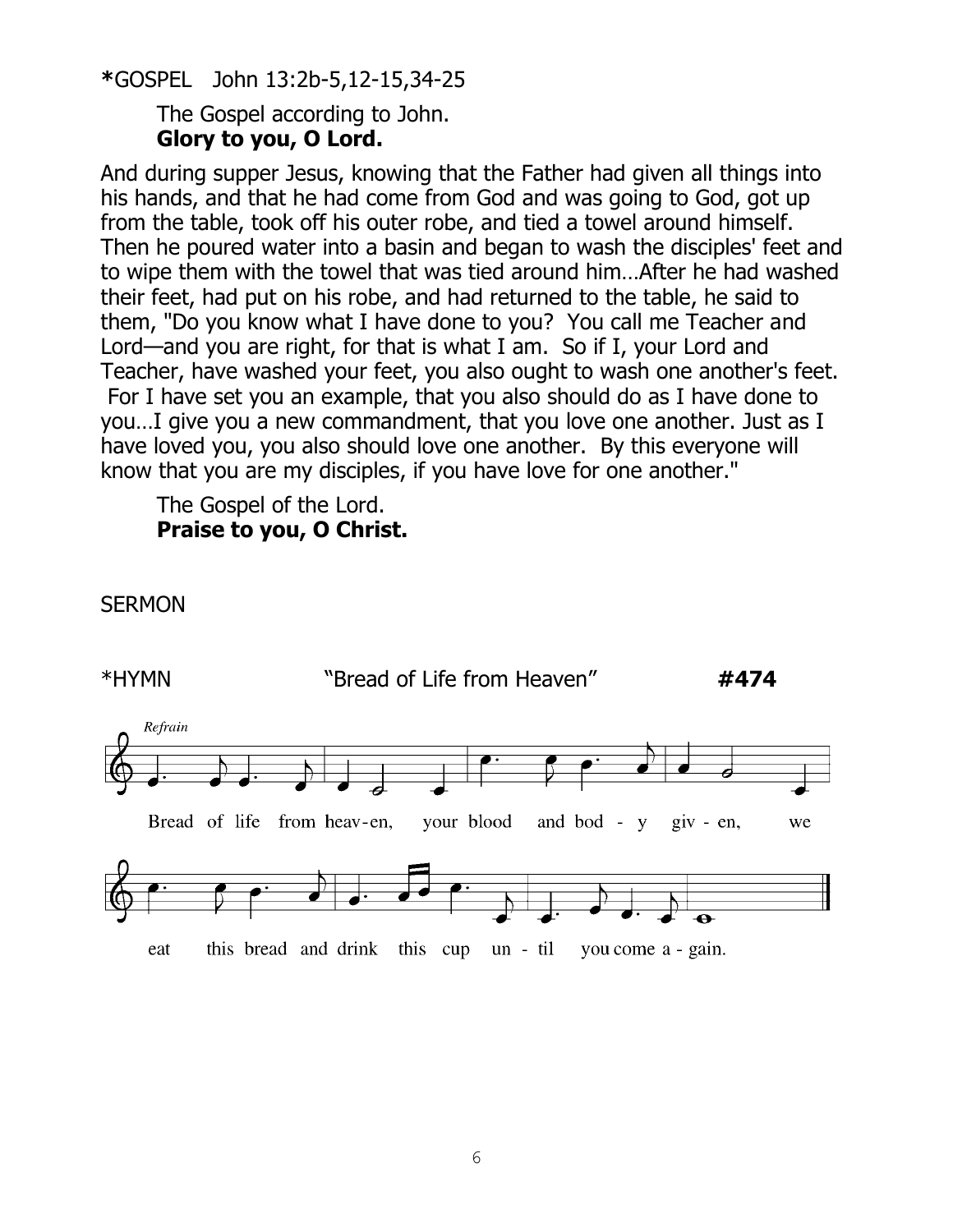

#### \*PRAYERS

In these holiest of days, we offer prayers for ourselves, our neighbors, and our world.

#### A brief silence.

We pray for the church around the world. Write your new commandment of love on the heart of every believer and strengthen pastors, deacons, and lay leaders in humble service for your people. Merciful God,

#### **receive our prayer.**

We pray for the good earth you have made. Protect fields, orchards, local farms, and gardens. Inspire us with the new life budding around us, that we show more care for plants and all living creatures. Merciful God, **receive our prayer.**

We pray for leaders in every land. Kindle compassion and equity in all who are called to administer justice. Guide all in positions of power away from the temptations of abuse and toward work for the common good. Merciful God, **receive our prayer.**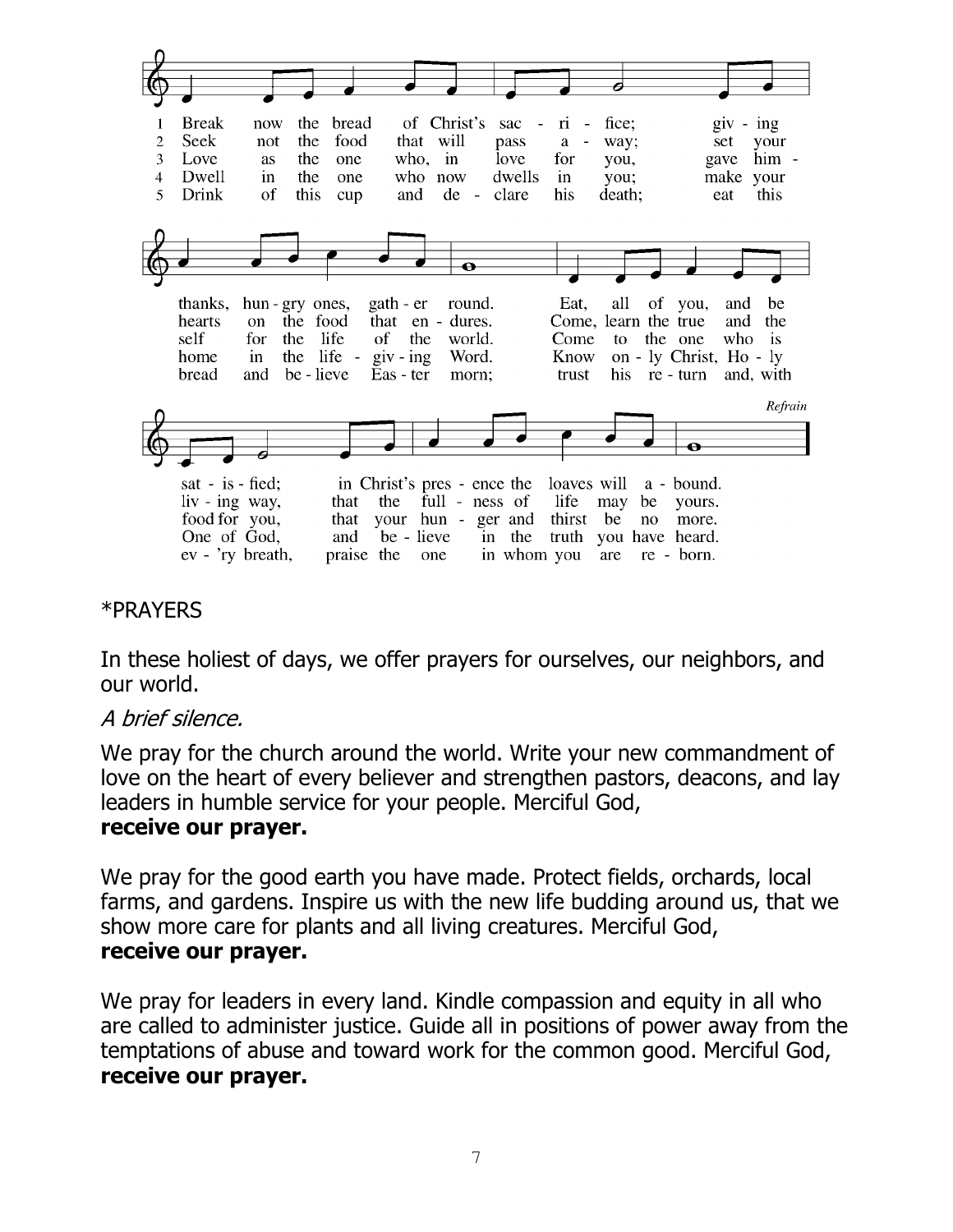We pray for all who are in need, especially those who are incarcerated or unjustly accused. Illuminate paths to end oppression and form supportive communities gathered around a common commitment to justice and peace. Merciful God,

#### **receive our prayer.**

We pray for this congregation and all who gather to receive your body and blood this night. Fill us at this shared table and nourish us well to heed your example of grace. Send us in love to those who cannot be with us due to illness. Merciful God,

#### **receive our prayer.**

We give thanks for those who have died in the faith. Teach us by their example and comfort us as we mourn. Renew us by the promise of life together with you. Merciful God,

#### **receive our prayer.**

We offer to you these petitions and those we carry in our hearts, trusting in your abundant and ever-present mercy. **Amen.**

\*PEACE

P: The peace of Christ be with you always. **C: And also with you.**

\*THE GREAT THANKSGIVING

The Lord be with you. **And also with you.** Lift up your hearts. **We lift them to the Lord.** Let us give thanks to the Lord our God. **It is right to give our thanks and praise.**

It is indeed our right, our duty and our joy, that we should at all times and in all places give thanks and praise to you, almighty and merciful God, through our Savior Jesus Christ. You call your people to cleanse their hearts and prepare with joy for the paschal feast, that renewed in the gift of baptism, we may come to the fullness of your grace.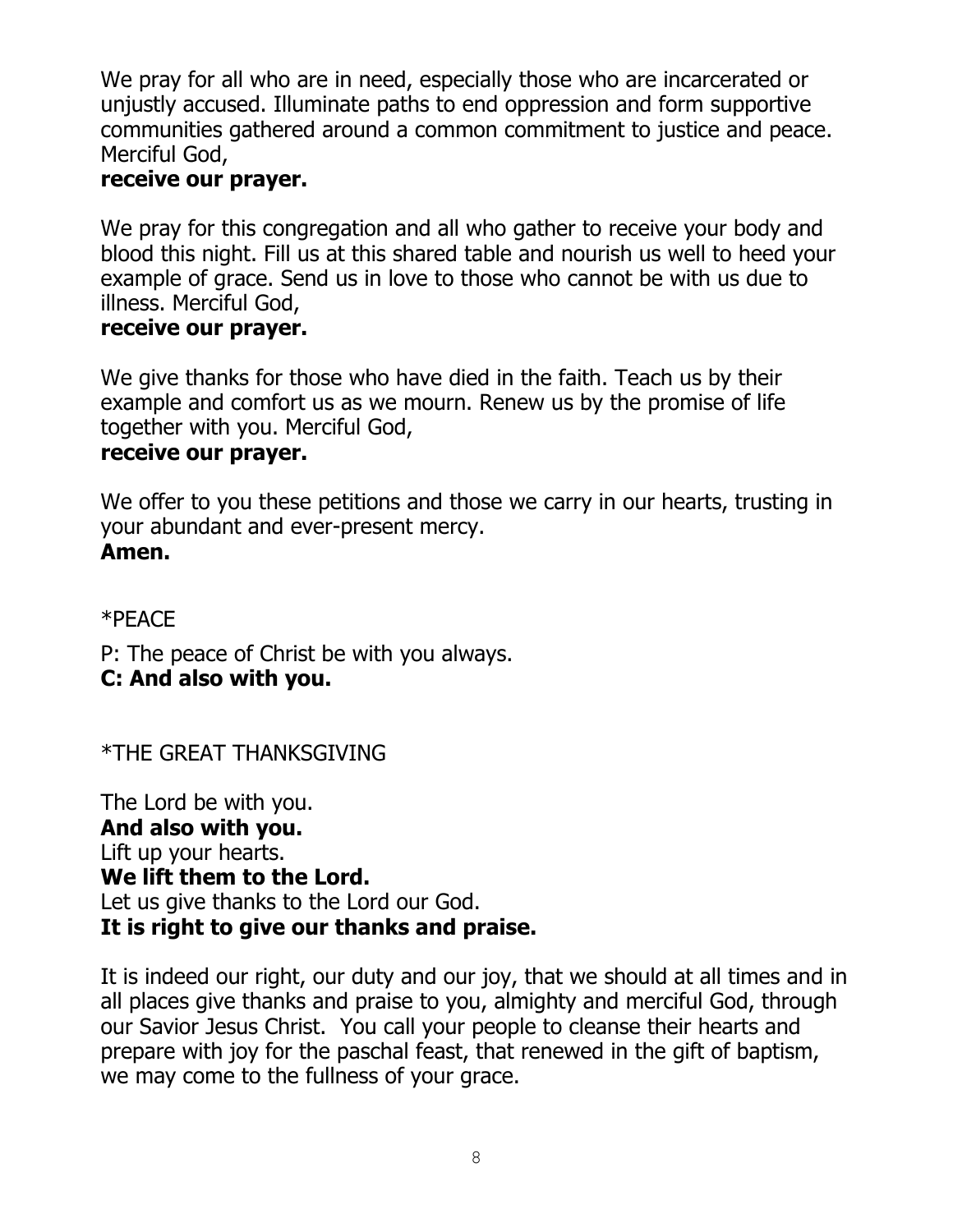\*EUCHARISTIC PRAYER

Holy, mighty, and merciful Lord, heaven and earth are full of your glory. In great love you sent to us Jesus, your Son, who reached out to heal the sick and suffering, who preached good news to the poor, and who, on the cross, opened his arms to all.

In the night in which he was betrayed, our Lord Jesus took bread, and gave thanks; broke it, and gave it to his disciples, saying: Take and eat; this is my body, given for you. Do this for the remembrance of me.

Again, after supper, he took the cup, gave thanks, and gave it for all to drink, saying: This cup is the new covenant in my blood, shed for you and for all people for the forgiveness of sin. Do this for the remembrance of me.

Remembering, therefore, his death, resurrection, and ascension, we await his coming in glory. Pour out upon us the Spirit of your love, O Lord, and unite the wills of all who share this heavenly food, the body and blood of Jesus Christ, our Lord; to whom, with you and the Holy Spirit, be all honor and glory, now and forever. **Amen.**

#### \*LORD'S PRAYER p. 112 (in front of hymnal)

**Our Father, who art in heaven, hallowed be thy name, thy kingdom come, thy will be done, on earth as it is in heaven. Give us this day our daily bread; and forgive us our trespasses, as we forgive those who trespass against us; and lead us not into temptation, but deliver us from evil. For thine is the kingdom, and the power, and the glory, forever and ever. Amen.**

#### \*COMMUNION INVITATION

Come to Jesus, our host and our meal.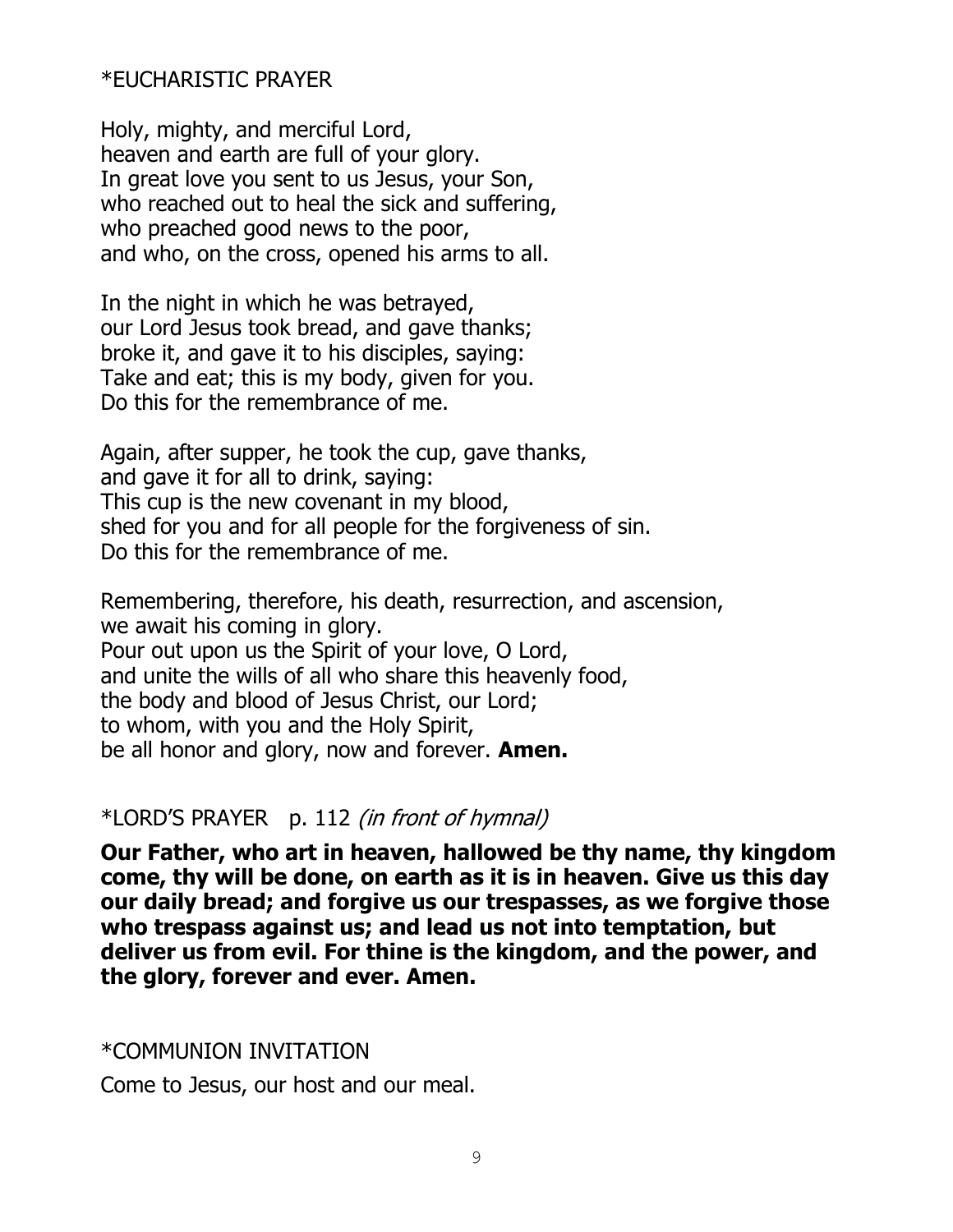HOLY COMMUNION All who believe that our Lord Jesus Christ is truly present in the bread and wine of Holy Communion, bringing to us the gift of forgiveness and the promise of eternal life, are welcome to gather at the Lord's Table. Younger children are invited to come forward to receive a blessing.

Both wine and grape juice are available – grape juice glasses are circled in purple. Gluten free wafers are also available.

Tonight some of our young people are celebrating their First Communion. We rejoice with them in this milestone of faith!

#### THE BLESSING

The body and blood of our Lord Jesus Christ strengthen you and keep you in his grace.

#### **Amen.**

#### PRAYER AFTER COMMUNION

Lord Jesus, in a wonderful sacrament you strengthen us with the saving power of your suffering, death, and resurrection. May this sacrament of your body and blood so work in us that the fruits of your redemption will show forth in the way we live, for you live and reign with the Father and the Holy Spirit, one God, now and forever.

#### **Amen.**

### STRIPPING OF THE CHANCEL AND ALTAR

Psalm 22 is read as the adornments in the chancel and altar are removed. When the psalm is finished the congregation departs in silence. The service of Triduum or Three Days continues on Friday at 1:30 p.m. and 8 p.m.

When the psalm is finished the congregation departs in silence. The service of Triduum or Three Days continues on Friday at 1:30 p.m. and 8 p.m.

Portions of this service reprinted with permission from *Sundays and Seasons copyright* 2021 Augsburg Fortress